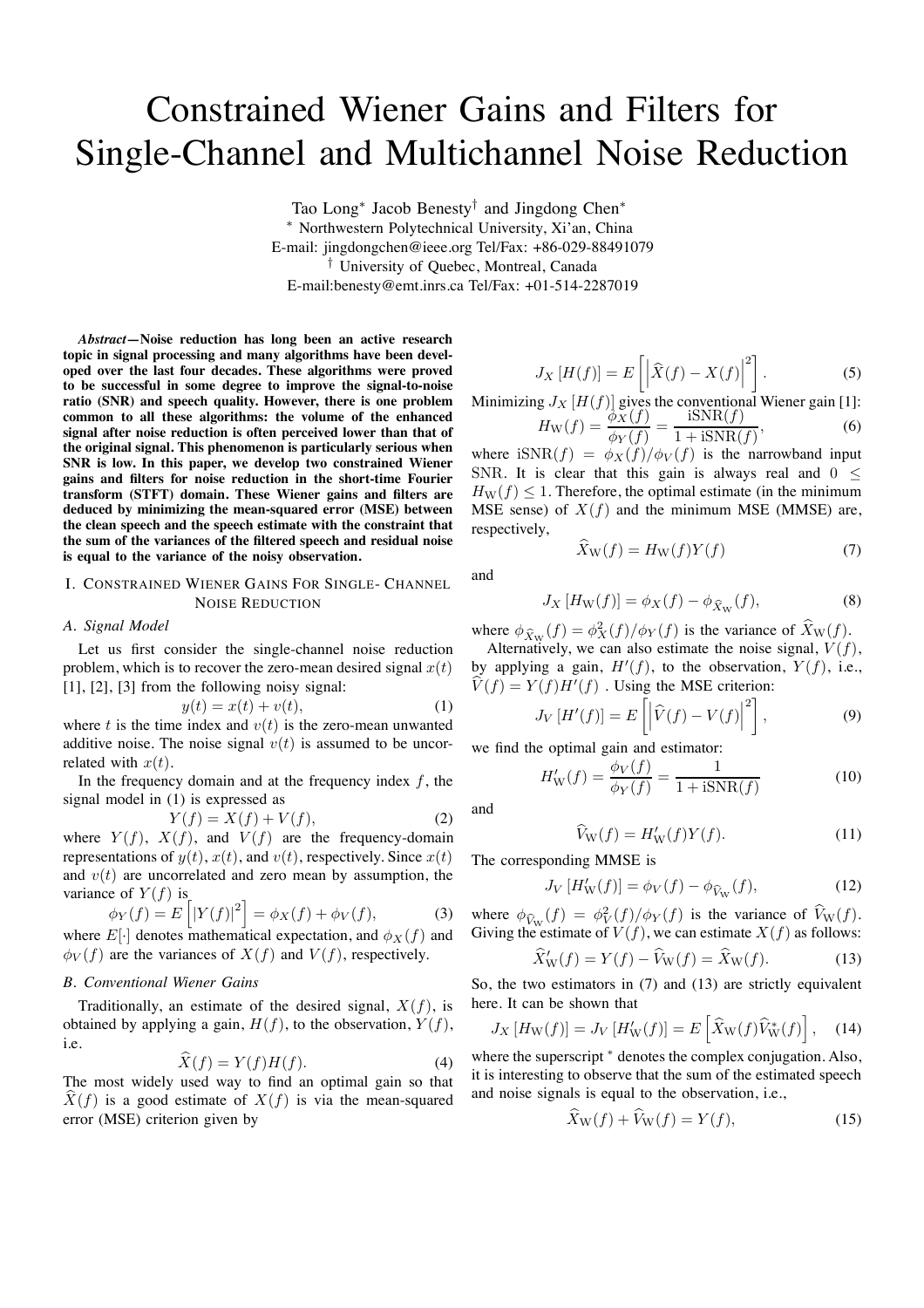which implies that  $H_W(f) + H'_W(f) = 1$ . However, the sum of the variances of the estimated speech and noise signals is not equal to the variance of the observation, i.e.,

$$
\phi_{\widehat{X}_{\mathrm{W}}}(f) + \phi_{\widehat{V}_{\mathrm{W}}}(f) = \frac{\phi_{X}^{2}(f) + \phi_{V}^{2}(f)}{\phi_{Y}(f)} \neq \phi_{Y}(f). \tag{16}
$$

This is due to the fact that  $\widehat{X}_{W}(f)$  and  $\widehat{V}_{W}(f)$  are correlated as shown in (14).

#### *C. Constrained Wiener Gains*

Let us define the MSE criterion:

$$
J[H(f),H'(f)] = J_X[H(f)] + J_V[H'(f)].
$$
 (17)

The minimization of  $J[H(f), H'(f)]$  without any constraint or with the constraint that  $\widehat{X}(f) + \widehat{V}(f) = Y(f)$  [i.e.,  $H(f)$ +  $H'(f) = 1$ ] leads to  $H_{\text{W}}(f)$  and  $H_{\text{W}}'(f)$ .

Another interesting possibility is to minimize  $J[H(f),H'(f)]$  with the constraint that the sum of the variances of the estimated speech and noise signals is equal to the variance of the observation, i.e.,  $\phi_{\hat{X}}(f) + \phi_{\hat{V}}(f) = \phi_Y(f)$ , or, equivalently,  $|H(f)|^2 + |H'(f)|^2 = 1$ . By using the Lagrange multiplier technique, we find that the constrained Wiener gains for the estimation of the speech and noise signals are, respectively,

$$
H_{\rm ew}(f) = \frac{\phi_X(f)}{\sqrt{\phi_X^2(f) + \phi_V^2(f)}} = \sqrt{\frac{\text{iSNR}^2(f)}{1 + \text{iSNR}^2(f)}},\quad(18)
$$

$$
H'_{\text{cw}}(f) = \frac{\phi_V(f)}{\sqrt{\phi_X^2(f) + \phi_V^2(f)}} = \sqrt{\frac{1}{1 + \text{iSNR}^2(f)}}. \quad (19)
$$

Then, we deduce two different estimators for  $X(f)$ :

$$
\widehat{X}_{\text{cw}}(f) = H_{\text{cw}}(f)Y(f) \tag{20}
$$

and

$$
\widehat{X}'_{\text{cw}}(f) = Y(f) - \widehat{V}_{\text{cw}}(f) = \overline{H}_{\text{cw}}(f)Y(f),\tag{21}
$$

where

$$
\widehat{V}_{\text{cw}}(f) = H'_{\text{cw}}(f)Y(f) \tag{22}
$$

and

$$
\overline{H}_{\rm cW}(f) = 1 - H'_{\rm cW}(f). \tag{23}
$$

Contrary to the conventional Wiener approach,  $\hat{X}_{\text{cW}}(f) \neq$  $\widehat{X}'_{\text{cW}}(f)$ . It can be verified that

$$
E\left[\widehat{X}_{\text{cW}}(f)\widehat{V}_{\text{cW}}^*(f)\right] \ge E\left[\widehat{X}_{\text{W}}(f)\widehat{V}_{\text{W}}^*(f)\right] \tag{24}
$$

$$
\overline{H}_{\rm cW}(f) \le H_{\rm W}(f) \le H_{\rm cW}(f). \tag{25}
$$

As a consequence, we can state that  $\widehat{X}_{\text{cw}}(f)$  [resp.  $\widehat{X}'_{\text{cw}}(f)$ ] is more (resp. less) noisy but less (resp. more) distorted than  $\widehat{X}_{\text{W}}(f) = \widehat{X}'_{\text{W}}(f).$ 

## II. CONSTRAINED WIENER FILTERS FOR MULTI-CHANNEL NOISE REDUCTION

#### *A. Signal Model*

Now, we consider the multichannel signal model in which an M-element microphone array captures a convolved source signal in some noise field. The received signals, at the time index  $t$ , are expressed as [4], [5]

$$
y_m(t) = g_m(t) * s(t) + v_m(t)
$$
  
=  $x_m(t) + v_m(t), \ m = 1, 2, ..., M,$  (26)

where  $g_m(t)$  is the room impulse response from the unknown speech source,  $s(t)$ , to the mth microphone,  $*$  stands for linear convolution, and  $v_m(t)$  is the additive noise at microphone m. We assume that the signals  $x_m(t) = g_m(t) * s(t)$  and  $v_m(t)$ are uncorrelated and zero mean.

In this section, our desired signal is designated by the clean (but convolved) speech signal received at microphone 1, namely  $x_1(t)$  [4], i.e., we attempt to recover  $x_1(t)$  given  $y_m(t)$ ,  $m = 1, 2, \ldots, M$ .

Expression (26) can be written in the frequency domain, at the frequency index  $f$ , as

$$
Y_m(f) = X_m(f) + V_m(f), \ m = 1, 2, \dots, M,
$$
 (27)

where  $Y_m(f)$ ,  $X_m(f)$  and  $V_m(f)$  are the frequency-domain representations of  $y_m(t)$ ,  $x_m(t)$ , and  $v_m(t)$ , respectively. It is more convenient to write the  $M$  frequency-domain microphone signals in a vector notation as

$$
\mathbf{y}(f) = \begin{bmatrix} Y_1(f) & Y_2(f) & \cdots & Y_M(f) \end{bmatrix}^T \qquad (28)
$$

$$
= \mathbf{x}(f) + \mathbf{v}(f),
$$

where the superscript  $T$  denotes the transpose of a vector or a matrix, and  $\mathbf{x}(f)$  and  $\mathbf{v}(f)$  are defined in a similar way to  $y(f)$ . From (28), we easily obtain the correlation matrix of  $\mathbf{y}(f)$ :

$$
\mathbf{\Phi}_{\mathbf{y}}(f) = \mathbf{\Phi}_{\mathbf{x}}(f) + \mathbf{\Phi}_{\mathbf{v}}(f) \tag{29}
$$

where  $\Phi_{\mathbf{x}}(f)$  and  $\Phi_{\mathbf{v}}(f)$  are the correlation matrices of  $\mathbf{x}(f)$ and  $\mathbf{v}(f)$ , respectively.

#### *B. Conventional Wiener Filters*

In the multichannel scenario, the desired signal,  $X_1(f)$ , is usually obtained by applying a complex-valued linear filter,  $h(f)$ , of length M, to the observation signal vector,  $y(f)$ , i.e.,  $\widehat{X}_1(f) = \mathbf{h}^H(f)\mathbf{y}(f)$ . The minimization of the MSE criterion:

$$
J_{X_1}[\mathbf{h}(f)] = E\left[\left|\widehat{X}_1(f) - X_1(f)\right|^2\right],\tag{30}
$$

gives the multichannel Wiener filter [4]:

$$
\mathbf{h}_{\mathbf{W}}(f) = \mathbf{\Phi}_{\mathbf{y}}^{-1}(f)\mathbf{\Phi}_{\mathbf{x}}(f)\mathbf{i},\tag{31}
$$

where i is the first column of the  $M \times M$  identity matrix,  $I_M$ . We deduce that the optimal estimate (in the minimum MSE sense) of  $X_1(f)$  and the MMSE are, respectively,

$$
\widehat{X}_{1,\mathrm{W}}(f) = \mathbf{h}_{\mathrm{W}}^{H}(f)\mathbf{y}(f),\tag{32}
$$

$$
J_{X_1}[\mathbf{h}_{W}(f)] = \phi_{X_1}(f) - \phi_{\widehat{X}_{1,W}}(f), \tag{33}
$$

where  $\phi_{\hat{X}_{1,\text{W}}}(f) = \mathbf{i}^T \mathbf{\Phi}_{\mathbf{x}}(f) \mathbf{\Phi}_{\mathbf{y}}^{-1}(f) \mathbf{\Phi}_{\mathbf{x}}(f) \mathbf{i}$  is the variance of  $\widehat{X}_{1,\mathrm{W}}(f).$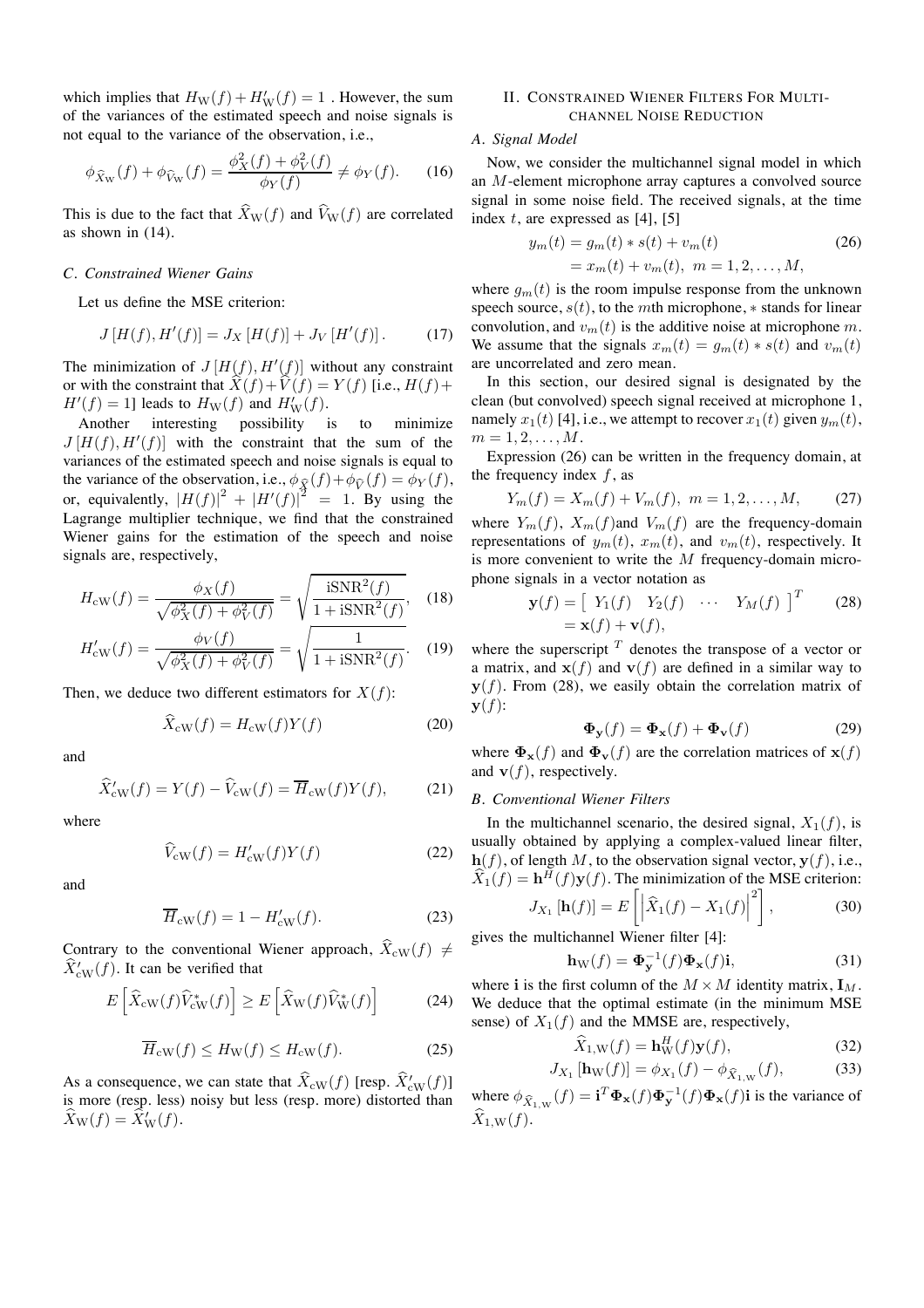Alternatively, we can also estimate the noise signal at the first microphone, i.e.,  $V_1(f)$ , by applying a complex-valued linear filter,  $h'(f)$ , of length M, to the observation signal vector,  $y(f)$ , i.e.,

$$
\widehat{V}_1(f) = \mathbf{h}'^H(f)\mathbf{y}(f). \tag{34}
$$

From the MSE criterion:

$$
J_{V_1}[\mathbf{h}'(f)] = E\left[ \left| \hat{V}_1(f) - V_1(f) \right|^2 \right],
$$
 (35)

we find that the optimal filter and estimator are, respectively,

$$
\mathbf{h}'_{\mathbf{W}}(f) = \mathbf{\Phi}_{\mathbf{y}}^{-1}(f)\mathbf{\Phi}_{\mathbf{v}}(f)\mathbf{i}
$$
 (36)

and

$$
\widehat{V}_{1,\mathrm{W}}(f) = \mathbf{h}_{\mathrm{W}}^{\prime H}(f)\mathbf{y}(f). \tag{37}
$$

The corresponding MMSE is

$$
J_{V_1} [\mathbf{h}'_{W}(f)] = \phi_{V_1}(f) - \phi_{\widehat{V}_{1,W}}(f), \tag{38}
$$

where  $\phi_{\widehat{V}_{1,\mathrm{W}}}(f) = \mathbf{i}^T \mathbf{\Phi}_{\mathbf{v}}(f) \mathbf{\Phi}_{\mathbf{y}}(f) \mathbf{\Phi}_{\mathbf{v}}(f) \mathbf{i}$  is the variance of  $\widehat{V}_{1,\mathrm{W}}(f)$ . Now that we have an optimal estimate of  $V_1(f)$ , the estimate  $X_1(f)$  is obtained as follows:

$$
\widehat{X}'_{1,\mathbf{W}}(f) = Y_1(f) - \widehat{V}_{1,\mathbf{W}}(f) = \widehat{X}_{1,\mathbf{W}}(f). \tag{39}
$$

So, the two estimators in (32) and (39) are strictly equivalent. It is easy to show that

$$
J_{X_1}[\mathbf{h}_{\mathbf{W}}(f)] = J_{V_1}[\mathbf{h}_{\mathbf{W}}'(f)] = E\left[\widehat{X}_{1,\mathbf{W}}(f)\widehat{V}_{1,\mathbf{W}}^*(f)\right]
$$

$$
= \mathbf{i}^T \mathbf{\Phi}_{\mathbf{x}}(f) \mathbf{\Phi}_{\mathbf{y}}^{-1}(f) \mathbf{\Phi}_{\mathbf{v}}(f) \mathbf{i}.\tag{40}
$$

Also, it is important to see that the sum of the estimated speech and noise signals is equal to the observation at the reference microphone,  $\hat{X}_{1,\text{W}}(f) + \hat{V}_{1,\text{W}}(f) = Y_1(f)$ . As a result,  $\mathbf{h}_\mathrm{W}(f) + \mathbf{h}'_\mathrm{W}(f) = \mathbf{i}$ .

However, the sum of the variances of the estimated speech and noise signals is not equal to the variance of the observation at the reference microphone, i.e.,

$$
\phi_{\widehat{X}_{1,\mathbf{W}}}(f) + \phi_{\widehat{V}_{1,\mathbf{W}}}(f) \neq \phi_{Y_1}(f). \tag{41}
$$

#### *C. Constrained Wiener Filters*

Similar to the single-channel case, let us define the following MSE criterion:

$$
J[\mathbf{h}(f), \mathbf{h}'(f)] = J_{X_1}[\mathbf{h}(f)] + J_{V_1}[\mathbf{h}'(f)].
$$
 (42)

It is clear that the minimization of the previous criterion without any constraint leads to  $\mathbf{h}_W(f)$  and  $\mathbf{h}'_W(f)$ . Now, we wish to minimize  $J[\mathbf{h}(f), \mathbf{h}'(f)]$  subject to

$$
\phi_{Y_1}(f) = \phi_{\widehat{X}_1}(f) + \phi_{\widehat{V}_1}(f)
$$
\n
$$
= \mathbf{h}^H(f)\mathbf{\Phi}_\mathbf{y}(f)\mathbf{h}(f) + \mathbf{h}'^H(f)\mathbf{\Phi}_\mathbf{y}(f)\mathbf{h}'(f),
$$
\n(43)

which means that the variance of the observation is equal to the sum of the variances of the estimated speech and noise signal at the reference microphone. Combining this constraint to the MSE criterion with a Lagrange multiplier, we find that the constrained Wiener filters for the estimation of the speech and noise signals are, respectively,

$$
\mathbf{h}_{\rm cW}(f) = \mathcal{S}(f)\mathbf{h}_{\rm W}(f),\tag{44}
$$

$$
\mathbf{h}_{\text{cw}}'(f) = \mathcal{S}(f)\mathbf{h}_{\text{W}}'(f),\tag{45}
$$

where  $S(f)$  is

$$
\sqrt{\frac{\phi_{Y_1}(f)}{\mathbf{i}^T\boldsymbol{\Phi}_\mathbf{x}(f)\boldsymbol{\Phi}_\mathbf{y}^{-1}(f)\boldsymbol{\Phi}_\mathbf{x}(f)\mathbf{i}+\mathbf{i}^T\boldsymbol{\Phi}_\mathbf{v}(f)\boldsymbol{\Phi}_\mathbf{y}^{-1}(f)\boldsymbol{\Phi}_\mathbf{v}(f)\mathbf{i}}.
$$

It can be shown that  $S(f) \geq 1$ . From these results, we can deduce two different estimators for  $X_1(f)$ :

$$
\widehat{X}_{1,\text{cw}}(f) = \mathbf{h}_{\text{cw}}^H(f)\mathbf{y}(f),\tag{46}
$$

$$
\widehat{X}_{1,\text{cW}}'(f) = Y_1(f) - \widehat{V}_{1,\text{cW}}(f) = \overline{\mathbf{h}}_{\text{cW}}^H(f)\mathbf{y}(f),\qquad(47)
$$

where  $\widehat{V}_{1,\text{cw}}(f) = \mathbf{h}_{\text{cw}}^H(f)\mathbf{y}(f)$  and  $\overline{\mathbf{h}}_{\text{cw}}(f) = \mathbf{i} - \mathbf{h}_{\text{cw}}^{\prime}(f)$ . Contrary to the Wiener case,  $\widehat{X}_{1,\text{cW}}(f) \neq \widehat{X}'_{1,\text{cW}}(f)$ . We can state that  $\widehat{X}_{1,\text{cw}}(f)$  [resp.  $\widehat{X}'_{1,\text{cw}}(f)$ ] is more (resp. less) noisy but less (resp. more) distorted than  $\hat{X}_{1,\text{W}}(f) =$  $\widehat{X}'_{1,\mathrm{W}}(f).$ 

## III. SIMULATIONS

In our simulations, the clean signal is partitioned into overlapping frames with a frame size of  $K = 256$  and an overlapping factor of 75%. A Kaiser window is then applied to each frame and the windowed frame signal is subsequently transformed into the STFT domain using a 256-point FFT. The clean speech used is recorded in a quiet office room. It is sampled at 8 kHz. The overall length of the signal is approximately 30-s long. The noisy speech is obtained by adding white noise to the clean speech (the noise signal is properly scaled to control the input SNR level).

To compute the traditional and constrained Wiener gains/filters, we need to know  $\phi_Y(f)$ ,  $\phi_X(f)$ , and  $\phi_V(f)$ . In this work, an estimate of  $\phi_Y(f)$  at the *n*th frame, which is denoted as  $\phi_Y(f,n)$ , is computed using a short-time average with samples from the most recent 200-ms signal.

The estimate of the noise variance at the  $nth$  frame, i.e.,  $\phi_V(f,n)$ , is obtained using the minima controlled recursive averaging (MCRA) method [6], [7]. Then,  $\phi_X(f, n)$  is computed as

$$
\phi_X(f, n) = \phi_Y(f, n) - \phi_V(f, n),\tag{48}
$$

where  $\phi_X(f,n)$  is forced to be zero when negative.

Substituting  $\phi_Y(f,n)$ ,  $\phi_X(f,n)$ ,  $\phi_V(f,n)$  into (6), (18), and (23), we implemented the conventional and constrained Wiener gains. The noisy speech spectra is then passed through the Wiener gains to obtain the estimate of the desired signal, i.e.,

$$
\widehat{X}(f) = H(f)Y(f) = \widehat{X}_{\text{fd}}(f) + \widehat{V}_{\text{rn}}(f),\tag{49}
$$

where  $\widehat{X}_{\text{fd}}(f) = H(f)X(f)$  is the filtered desired signal,  $\widehat{V}_{\rm rn}(f) = H(f)V(f)$  is the residual noise. Finally, the inverse FFT (with the overlap add technique) is used to obtain the time-domain signals  $\hat{x}(t)$ ,  $\hat{x}_{fd}(t)$ , and  $\hat{v}_{rn}(t)$ , which are the time-domain counterparts of  $\hat{X}(f)$ ,  $\hat{X}_{\text{fd}}(f)$ , and  $\hat{V}_{\text{rn}}(f)$ , respectively.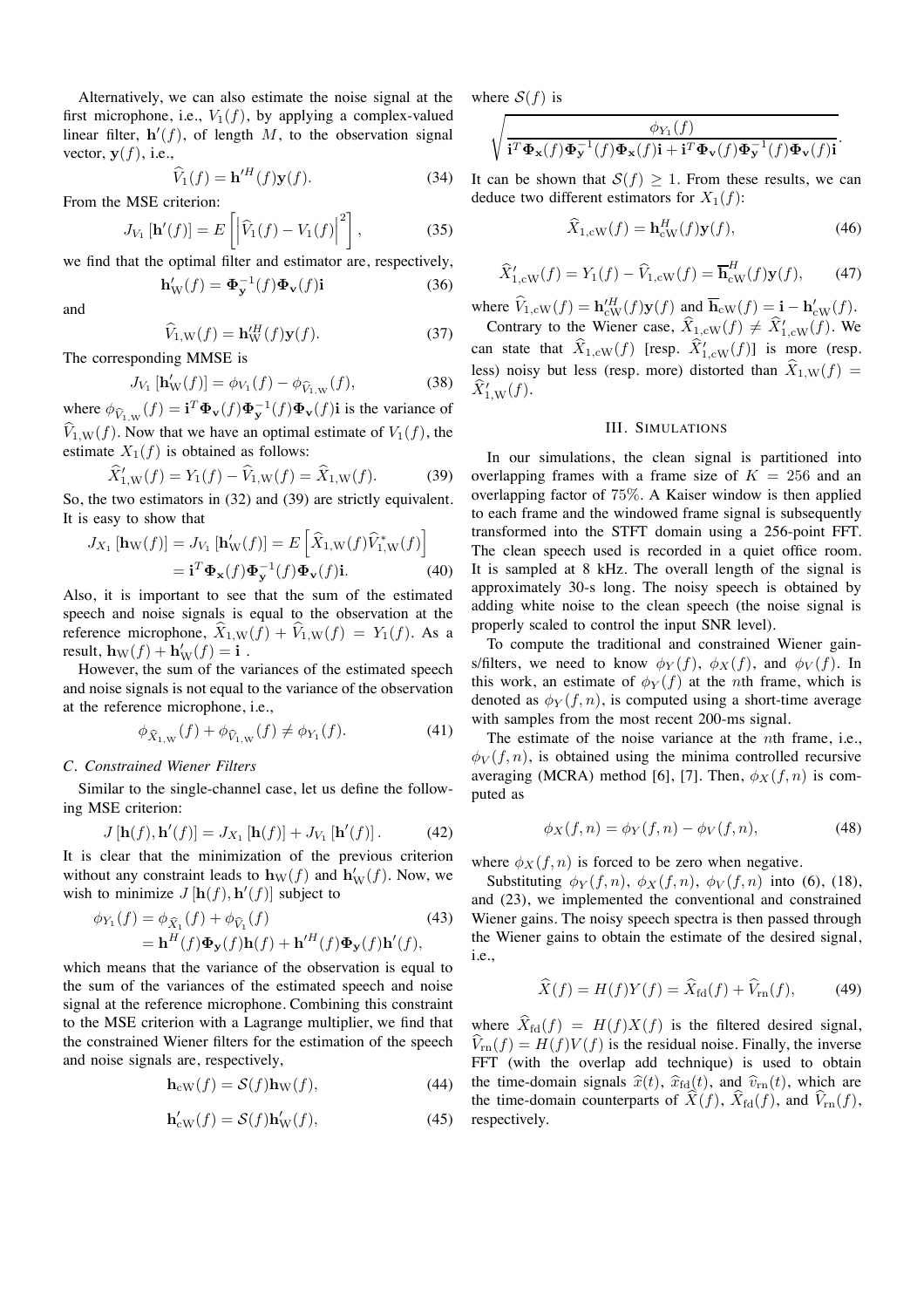

20 (a) 18  $\widehat{\mathbf{H}}$ oSNR (dB) 16  $\sim \overrightarrow{\mathbf{h}}_{\rm{ew}}$ **SNR** 14 ◦: h<sup>W</sup>  $\overline{\mathbf{h}}_{\text{cW}}$ 12 10 0.05 (b)  $\overrightarrow{\mathbf{h}}_{cW}$ 0.04 ◦: h<sup>W</sup>  $\nabla: \mathbf{h}_{\text{cW}}$ 0.03 υsd 0.02 0.01 0.00  $\times10^{-6}$ 1.90 (c) 1.85 Variance 1.80  $\times$ : Original signal  $\phi_{Y_1}$ 1.75  $\frac{1}{\sqrt{2}}$ : Constraint Wiener Filter  $\phi_{\widehat{X}_{1,\mathrm{cW}}}$  $+$   $\phi$  $\frac{V_{1,\text{eW}}}{4}$ **•**: Conventional Wiener Filter  $\phi_{\widehat{X}_{1,\mathrm{W}}}$  $+$   $\phi$  $\frac{V_1}{\cdot}$  W  $\frac{1}{1}$   $\frac{1}{2}$   $\frac{1}{3}$   $\frac{1}{4}$   $\frac{1}{5}$   $\frac{1}{6}$   $\frac{1}{7}$   $\frac{1}{8}$ M

Fig. 1. Performance of the traditional  $(H_W)$  and the two constrained  $(\overline{H}_{\rm CW})$ and  $H_{\rm cW}$ ) Wiener gains in the single-channel case as a function of the input SNR in white noise.

We use the output SNR and speech distortion index as the performance criteria [8], which are defined as

$$
oSNR = \frac{E\left[\hat{x}_{\text{fd}}^2(t)\right]}{E\left[\hat{v}_{\text{rn}}^2(t)\right]},\tag{50}
$$

$$
v_{\rm sd} = \frac{E\left\{ \left[ \hat{x}_{\rm fd}(t) - x(t) \right]^2 \right\}}{E\left[ x^2(t) \right]}.
$$
 (51)

We also calculate the variance of the enhanced signal in the time domain with different filters, and then compare the results with that of the noisy signal.

The first simulation assesses the single-channel noise reduction performance as a function of the input SNR, i.e., iSNR. We use the conventional Wiener gain,  $H_W$ , and the two constrained Wiener gains,  $H_{\rm{cW}}$  and  $\overline{H}_{\rm{cW}}$ . The results are plotted in Fig. 1. One can see from Fig. 1(a) that the output SNR (oSNR) of the three Wiener gains increases linearly with iSNR. Figure 1(b) shows that the speech distortion index of the Wiener gains decreases with iSNR. In comparison,  $\widehat{X}_{\rm cw}(f)$  [resp.  $\widehat{X}_{\rm cw}'(f)$ ] is more (resp. less) noisy but less (resp. more) distorted than  $\widehat{X}_{W}(f) = \widehat{X}_{W}'(f)$ . Also, one can see from Fig. 1(c) that the variance of the enhanced speech is approximately equal to the variance of the noisy signal with the constrained Wiener gains. However, the variance of the enhanced signal with the traditional Wiener method is much smaller than that of the noisy signal, particularly when the input SNR is low.

The second simulation studies the impact of the number of microphones on the noise reduction performance. The simulation is conducted with the real impulse responses measured in the Varechoic Chamber at Bell Labs [9], [10]. In this

Fig. 2. Performance of the traditional Wiener  $(h_W)$  and the two constrained  $(\overline{\mathbf{h}}_{\rm cW})$  and  $\mathbf{h}_{\rm cW})$  Wiener filters as a function of the number of microphones in the multichannel case in white noise with input  $SNR = 10$  dB and  $T_{60} =$ 380 ms.

simulation, we set  $T_{60} = 380$  ms and spatially white noise is added into each microphone with  $iSNR = 10$  dB. We use the conventional Wiener filter,  $h_W$ , and the two constrained Wiener filters,  $h_{\rm cw}$  and  $\overline{h}_{\rm cw}$ . The results of this simulation are plotted in Fig. 2. One can see that both the output SNR and the speech distortion index increase with the number of microphones, M. One can also see that  $X_{1,\text{cW}}(f)$  [resp.  $\widehat{X}'_{1, \text{cw}}(f)$ ] is more (resp. less) noisy but less (resp. more) distorted than  $\widehat{X}_{1,\mathrm{W}}(f) = \widehat{X}'_{1,\mathrm{W}}(f)$ .

# IV. CONCLUSIONS

In this paper, we developed two constrained Wiener gains for single-channel noise reduction and two constrained Wiener filters for multichannel noise reduction in the frequency domain. These constrained Wiener gains and filters are deduced by minimizing the mean-squared error (MSE) between the clean speech and the speech estimate with the constraint that the variance of the enhanced signal is equal to that of the noisy signal. In comparison with the traditional Wiener gains and filters, the advantage of the deduced ones is that the volume of the enhanced signal after noise reduction is similar to that of the noisy signal.

#### ACKNOWLEDGMENT

This work is supported in part by the NSFC "Distinguished Young Scientists Fund" under Grant No. 61425005 and No. 61601370.